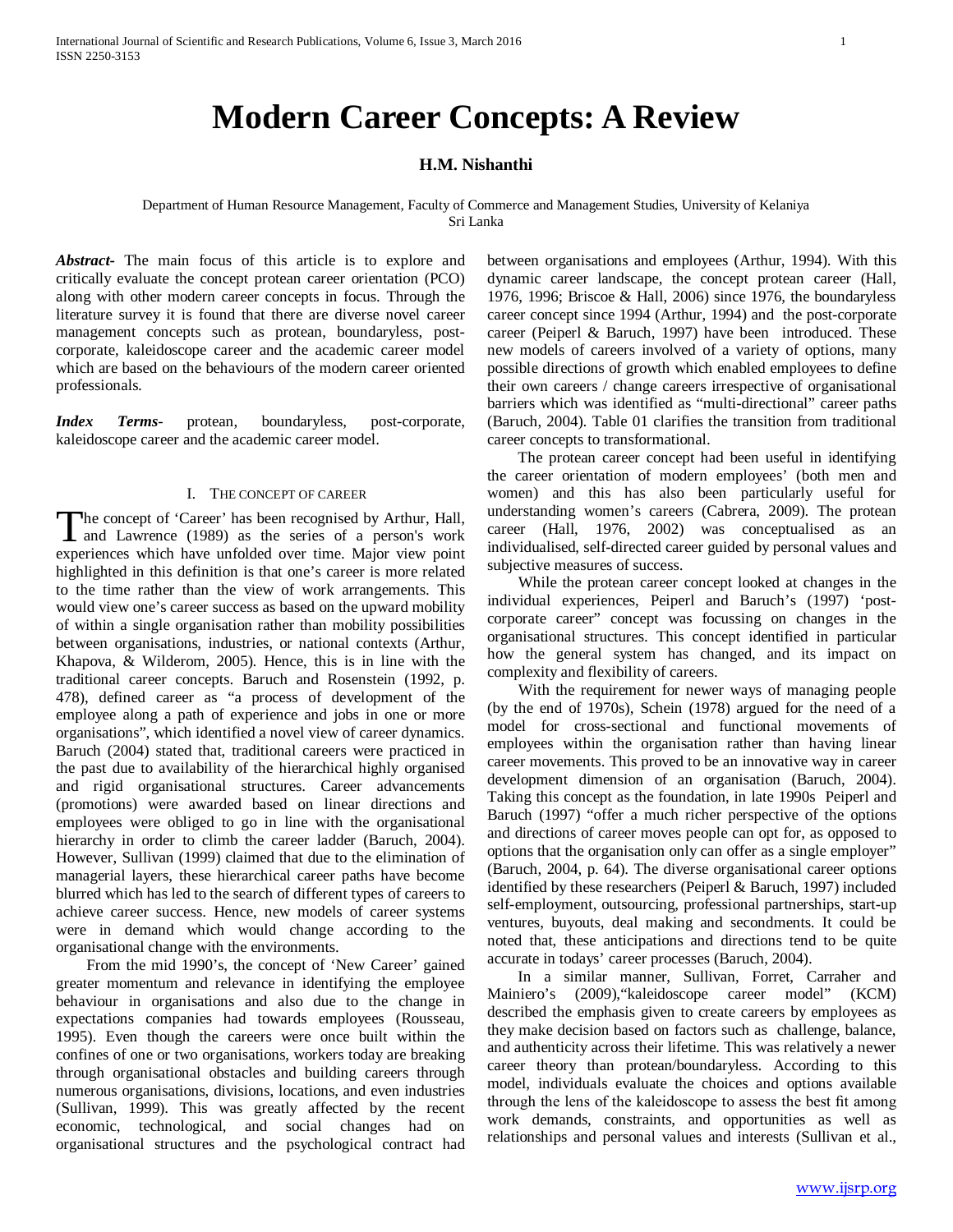2009). The three parameters identified by the researchers in decision making were: (1) authenticity, hereby the individual's inner values are associated with his/her external behaviours as well as of the values of the employing organization; (2) balance, whereby the individual strives for work- life (non-work) balance (e.g. family, friends, elderly relatives, personal interests) demands, and (3) Challenge, which is the desire for autonomy and responsibility, as well as an interest in learning and growing. These factors would play different roles or take priorities in different points of time of one's career. Just as one turns a kaleidoscope to see new patterns, so do career patterns evolve in response to changing life priorities (Cabrera, 2009).

## **Table 01 Transition**

| <b>Aspect</b>           | <b>Traditional deal</b> | <b>Transformed deal</b> |
|-------------------------|-------------------------|-------------------------|
| Environment             | Stability               | Dynamism                |
| characteristic          |                         |                         |
| Career choice being     | Ones, at an early       | Repeated, sometimes     |
| made                    | career age              | cyclical, at different  |
|                         |                         | age stages              |
| Main<br>career          | Organisation            | Individual              |
| responsibility<br>lies  |                         |                         |
| with                    |                         |                         |
| horizon<br>Career       | One organisation        | Several                 |
| (workplace)             |                         | organisations           |
| horizon<br>Career       | Long                    | <b>Short</b>            |
| (time)                  |                         |                         |
| Scope of change         | Incremental             | Transformational        |
| Employer                | Loyalty<br>and          | Long time working       |
| expect/employee         | commitment              | hours                   |
| give                    |                         |                         |
| Employer                | Job security            | Investment<br>in        |
| give/employee           |                         | employability           |
| expect                  |                         |                         |
| Progress criteria       | Advance                 | Advances according      |
|                         | according<br>to         | results<br>and<br>to    |
|                         | tenure                  | knowledge               |
| Success means           | Winning<br>the          | feeling<br>Inner<br>of  |
|                         | i.e.<br>tournament      | achievement             |
|                         | the<br>progress<br>on   |                         |
|                         | hierarchy ladder        |                         |
| Training                | Formal                  | On-the-job,             |
|                         | programmes,             | company specific        |
|                         | generalist              |                         |
|                         |                         |                         |
| Essence<br>of<br>career | Linear                  | Multidirectional        |
| direction               |                         |                         |

*Source:* Baruch (2004)

 Apart from these models, Baruch and Hall (2004) proposed to consider a new model, "the academic career model" assuming that it would benefit employee career development. The major features of this model which led to this conclusion were: flat structure, professionally based(even though it tend to be quite rigid).Individually led lateral and even downwards movement which are accepted (e.g. when a Head of the department (HOD) returns back to serve as a professor, conducting lectures and researches, does not mean demoted). Limited upward mobility, which sometimes might be less desired by the individual (Taking the HOD position might restrict the academic works of the scholar). Availability of cross organisational moves (but not cross functional) (e.g. scholar in commerce can move to another university, but will not move within the same university to a different section, say to arts). Availability of sabbaticals are part of the career. This model enables the individuals to build up networks within and across different organisations but the features of academic model might be different based on regional and national boundaries (Baruch, 2004)

# **The concept of Protean Career Orientation & Boundaryless Career**

 According to Briscoe & Hall (2006), the word "protean" is taken from the Greek word "Proteus" which symbolizes a Greek myth in which Proteus had a strange ability to change shapes to avoid threats. Likewise, employees with protean career attitudes tend to make themselves employable though a series of selfmanagement activities accordingly set goals so as to achieve career success (Briscoe & Hall, 2006). The protean career (Hall, 1976) is a self-directed orientation to the career that implies independence from external career influences. Briscoe, Hall and De Muth (2006) more specifically identified a values-driven (one's own values) approach and self-directed career management behaviours (when identifying career success) as two conceptually distinct but related components of the protean career (Briscoe & Finkelstein, 2009).Originally, the protean career was defined by Hall (1976) as a process which is managed by the person and not by the organisation. Hence, it is not what would happen to the employee by staying in an organisation. Emphasising the significance of this concept Briscoe et al. (2006) mentioned that even though this concept had been researched for more than 30 years, comprehensive empirical study has not been fully developed. Hence, it could be understood that, still there are many arenas to discuss under protean career orientation.

 According to Hall (2002), a protean career is one that is managed proactively by individuals (self-directed) according to their own personal values (values driven), rather than by organisational rewards. Core protean values are freedom and growth (Hall, 2004), and the main criteria of success are subjective (intrinsic/psychological success) and not objective (extrinsic/material). The protean career characterised as "frequent change and self-invention, autonomy, and selfdirection driven by the needs of the person rather than the organisation" (Hall, 2002, p. 04). In other words, the protean career gives employees independence in their new career contract as they shift from the organisational career to the individual career. Hence, the outline of all these writings highlight the fact that the career concepts have gained more individualistic orientation (self-identity) rather than having an organisational focus.

 Based on the research findings, it could be argued that these new career concepts have been born basically due to the desire of individual employees to be successful in their careers. Therefore, the "career success orientation" may be described as the way people identify their success at work and that, individual values, attitudes and motivation with respect to both work and life are reflected through individual perceptions of career success (Derr,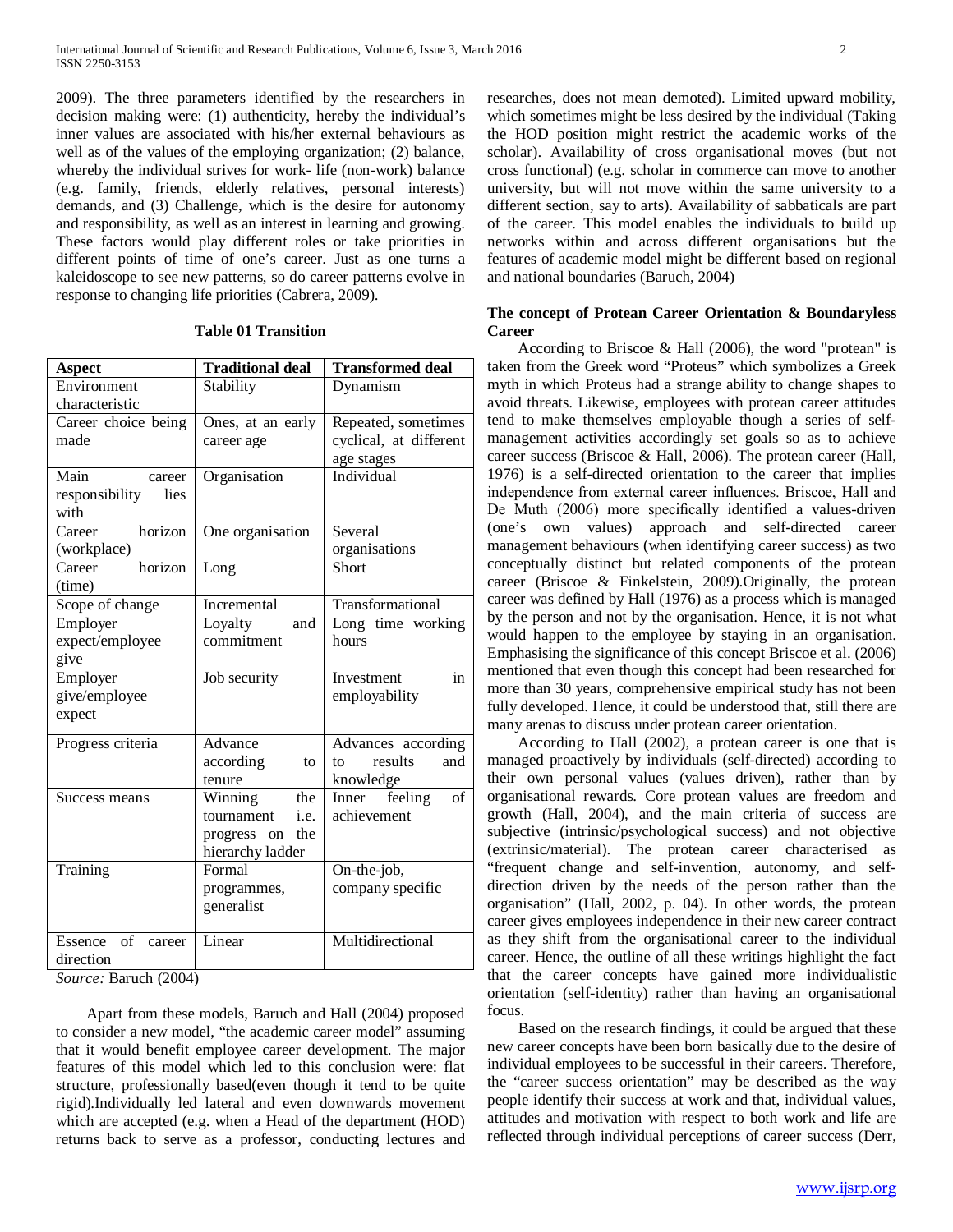1986 as cited in Agrawala, 2008). Based on the previous research findings, Agrawala (2008) identified two types of career orientations as protean (new career orientation) and conventional (traditional organisational orientation). A conventional career orientation defined career success in terms of measurable objective factors such as salary, recognition, or number of promotions within the same organisation (Gattiker & Larwood, 1988) where protean career orientation is focussed on individual career advancement irrespective of organisational/national limits (Hall, 2002).

 Out of the new career concepts, "boundaryless career concept "also received greater recognition for being a related concept to protean career. Both were concerned with how individuals might adapt to the new career environment. Boundaryless career defined as "moving away from one single, externally determined view which defined what a good career is" (Arthur & Rousseau, 1996, p. 370) toward "independence from, rather than dependence on, traditional organisational career arrangements" (p. 15). This explained that, one's career success would be depended on his/her marketability and employability than progressing up the hierarchy of one specific organisation. Hence, in order to adopt to this novel career orientation employees required to be multi skilled, multi purposed, flexible, and self-directed to pass the job market requirements. Hence the "lifelong career concept" has been dismissed by the boundaryless career theorists.

 Even though protean and boundaryless careers and their associated attitudes and behaviours shared similarities, there were distinct differences as to the focus of their attention (Lips-Wiersma & Mcmorland, 2006). As Baruch (1998 as cited in Briscoe & Finkelstein, 2009) suggested, a protean or selfdirected career approach would work well in a boundaryless career environment. However, "one could be protean even in a bounded environment, and one could be boundaryless (e.g. as a "free-agent" or a mercenary) but not necessarily values-driven in a protean mode" (Briscoe and Hall, 2006; 2009, p. 244). According to Lips-Wiersma and Mcmorland (2006), boundaryless career primarily identifies the career environment and the career competencies one should have in that environment while the protean career is somewhat more concerned with adaptableness and identity. However, according to protean career theorists, this adaptability identity needs to be fulfilled in a way which would lead to psychological success instead of just employability. Further, Hall and Mirvis (1996) also stated that individual goal achievement needs to be personally meaningful to the individual, rather than achieving those set by parents, peers, an organization, or society for individuals to be identified as having protean career attitudes (Lips-Wiersma & Mcmorland, 2006).

 Moreover, to present the distinctiveness but the relatedness of these two career concepts, based on the protean and boundaryless literature, Briscoe et al. (2006) created two scales related to protean career attitudes and two scales related to boundaryless career attitudes. The two dimensions of protean career; the values-driven career orientation and self-directed career management were measured using two protean career scales while, the two boundaryless scales measured boundaryless mind set (tendency and fondness for working with other people and organisations across one's own organisational boundaries) and organisational mobility preference (aspiration to work for several organisations, not just one employer) (Briscoe & Finkelstein, 2009). Therefore, it could be certain that, protean and boundaryless career concepts are related but separate concepts as argued by Briscoe and Finkelstein (2009).

 As mentioned above, protean career orientation consists with two dimensions as self-directed career management and values-driven career orientation. According to Briscoe and Finkelstein (2009), self-directed career management identified to be driving the career through independent career management strategies rather than relying on others, including the employer organisation).

 Furthermore, in order to understand the concept in descriptive manner understanding its underlying conceptual assumptions are of necessary (Park, 2009). Accordingly, Park (2009) states that, the individual's responsibility regarding his/her own career may be critical in managing own protean career. According to Hall (1996,) the modern career should be protean – driven by the individual, not the organisation. Hall and Moss (1999) further confirmed this by stating that shift from organisational career to individual career give the employees the freedom to make decisions regarding their own careers. In other words, the protean career gave employees autonomy in their new career contract as they shift from the organizational career to the individual career (Hall & Moss, 1998).

 Second, the protean career approach was based on continuous learning (Park, 2009). If one aims to have career development in this rapidly changing modern career context, continuous learning would be the main strategy to adopt (Hall & Mirvis, 1996). Hall (2004) regarded the modern career as made up of a lifelong series of short learning stages. The researcher further stressed that, in order to learn how to learn the individual must develop two competencies, i.e., identity and adaptability.

 Third, underlying assumption related to protean career would be that, the protean career required to achieve psychological success. According to Hall and Mirvis (1996) psychological success considered as the feeling of achievement that comes with the understanding that you have achieved something. As the protean career contract represents an agreement with one's self and one's work (Hall, 2002), the individual's vision and values identified as the criteria for career success. Hence, if one needed to achieve career success, he/she needed to be psychological motivated since, the concept highlight the individual aspects rather than the organisational motivational aspects. Hence, based on the above assumptions it could be argued that self-directed career management can be considered as a major dimension which is essential for an employee to be protean career oriented (Park, 2009).

 The next dimension of protean career was values driven career management. According to Briscoe et al. (2009), generating and evaluating career goals based on one's internal values rather than others' preferences can be identified as being values driven. A value can be defined as "an enduring belief that a specific mode or end-state of existence is personally or socially preferable to an opposite mode of conduct or end state of existence" (Rokeach, 1973, p. 5). Examples of values (which are also culture dependent) are social recognition, inner harmony, meaning in life and sense of belonging (Sagiv & Schwartz, 2000). According to Malach-Pines, Ozbilgin , Burke, Vigoda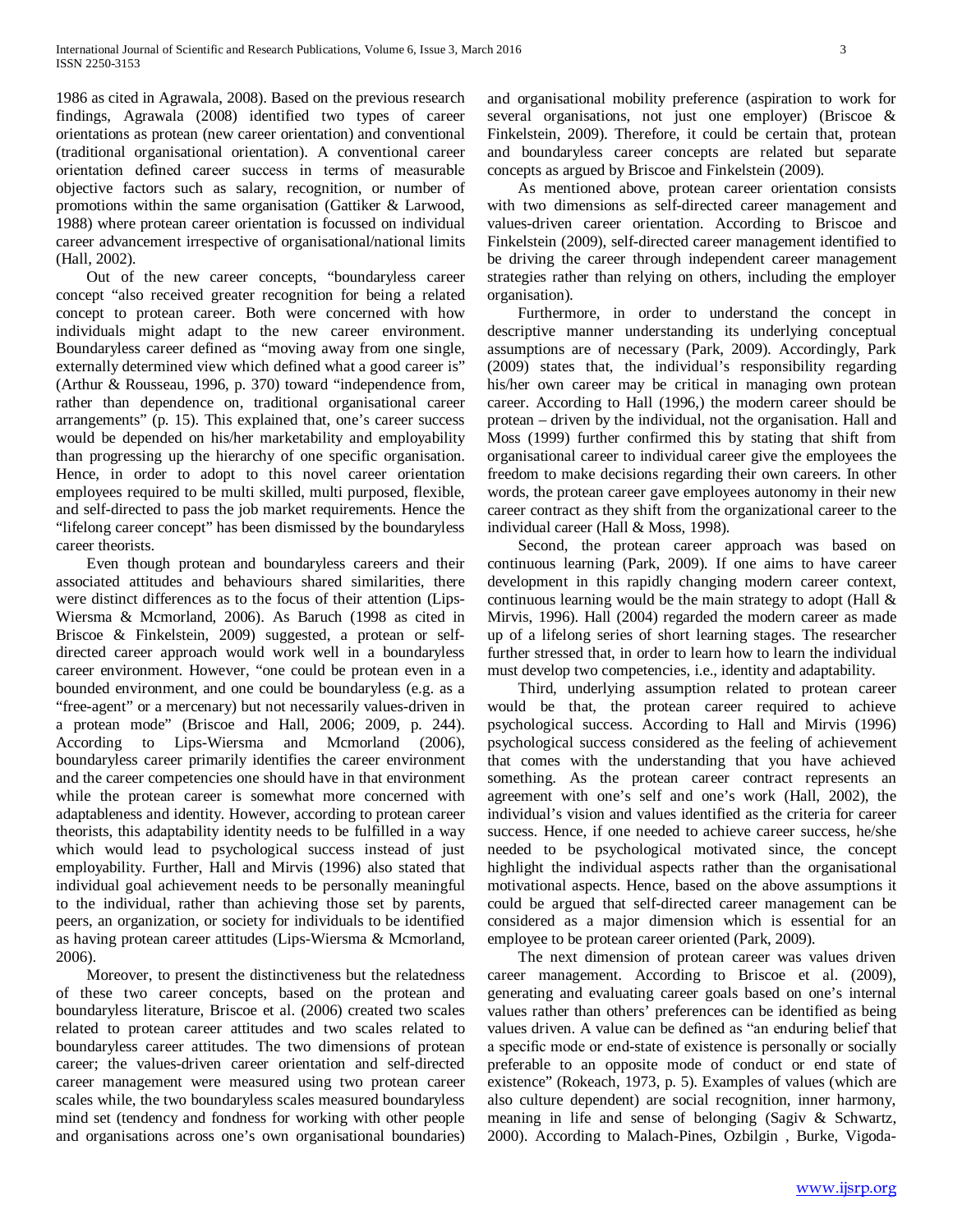Gadot and Grimland (2008) values considered a dominant force in people's lives. As Sagiv and Schwartz (2000) noted, values are desirable goals which vary in their importance when serving as guiding principles in human lives. Moreover, values had been found to predict career fit, and individuals seek careers that are consistent with their value systems (Beutell & Brenner, 1986). This viewpoint highlighted the fact that, individuals tend to be motivated by their important personal values and act accordingly (Sagiv & Schwartz, 2000). Further, values such as, achievement, tradition and security found to be correlated to subjective wellbeing. Hence, it could be argued that, values and employee career choice might be mutually correlated (Sagiv & Schwartz, 2000). This was in line with what explained by Hall (2004) stating that, graduates' protean career choices were guided by the personal values pursued before the extrinsic values. According to Sargent and Domberger (2007), the employee personal values can be categorised into two themes; work that made a social contribution, and the achievement of a work-life balance. Based on the research findings, work contribution has been identified based on the person interviews with graduates as preferred work which would have an influence on something broader than their own life or their immediate family. On the other hand, pursuit of work life balance was considered by major portion of graduates to be a guiding value throughout their careers where the demands of the job were weighted carefully as to how they would influence their personal lives (Sargent & Domberger, 2007).

## **Factors affecting Protean Career Orientation**

 There were many factors which affect the career choices of employees. An individual's choice of career would be likely to be influenced by several factors, including personal and cultural values, family background, career expectations, etc. several studies have been conducted in different cultural contexts to identify the factors that influenced students/ graduates in making career choices (O ¨zbilgin et al., 2005; Ozkale et al., 2004 as cited by Agrawala, 2008). Changes in organisational structures have also influenced the nature of careers (Brousseau, Driver, Eneroth, & Larsson, 1996; Kelly, Brannick, Hulpke, Levine, & To, 2003 as cited by Lips-Wiersma & Hall, 1997). But this ideology contrasted with the recent new career choice concerns such as protean career and boundaryless career where career choices of employees are less affected by the organisational management practices. Extrinsic factors such as new economic reforms, technological changes and downsizing practices have affected the boundaryless career choices (Arthur & Rousseau, 1996).

## **Effects of Protean Career Orientation**

 Though protean career concept is newer, its effects tend to be greater on personal and work lives of employees. According to the study conducted by Cao, Hirschi and Deller (2013), protean career attitude tends to be positively related to selfinitiated expatriates' (SIE) career satisfaction, life satisfaction, and intention to stay in the host country. Further, "protean career attitude would drive SIEs in their intercultural career management in the host country by translating this attitude into proactive and concrete actions" (Cao et al., 2013, p. 71). Moreover, existing literature indicated that as "protean careers are guided by self-directedness and self-awareness, they are more effective in a dynamic and individually managed career environment which would lead to greater career satisfaction than other career choices (Baruch & Quick, 2007; Hall, 1996). This was further approved by their study on SIEs where it was confirmed that a protean career attitude provides motivation for proactively define and direct their own career paths, further contributing significantly to their career and life satisfaction, cross cultural adjustment, general well-being and intention to stay in the host country, which were strong indications of satisfaction with and integration into the host country. Further, a protean career attitude may facilitate the adaptability, flexibility and adjustment needed at a personal level in this dynamic and volatile business environment (Cao et al., 2013).

 Cabera (2009) in her study on women career orientation identified that women were self-directed in managing their careers, rejecting the traditional corporate careers. Further, it was identified that their decisions were driven by personal values being inline with protean career attitudes. Being protean career oriented enabled them to obtain more balance between their work and family lives enabling them to be have flexible work schedules that were convenient to them (Sullivan & Arthur, 2006). In the study conducted by Robinson and Rousseau's (1994) found that, if the employees tend to be greater careerist oriented, resulted in a stronger negative relationship between contract violation and trust in one's employer. Hence, it could be argued that, at least a percentage of boundaryless employees may be less likely to commit to their organisations when a psychological contract violation (Briscoe & Finkelstein, 2009).

#### **REFERENCES**

- [1] Agarwala, T. (2008). Factors influencing career choice of management students in India. Career Development International, 13(4), 362-376.
- [2] Arthur, M. B., & Lawrence, B. S. (1984). Perspectives on environment and career: An introduction. Journal of Occupational Behaviour, 5(1), 1-8.
- [3] Arthur, W. B. (1994). Inductive reasoning and bounded rationality. The American economic review, 406-411.
- [4] Arthur, M. B., Khapova, S. N., & Wilderom, C. P. (2005). Career success in a boundaryless career world. Journal of organizational behavior, 26(2), 177- 202.
- [5] Arthur, M. B., & Rousseau, D. M. (1996). The boundaryless career. Oxford University Press.
- [6] Baruch, Y. (2004). Transforming careers: from linear to multidirectional career paths: organizational and individual perspectives. Career development international, 9(1), 58-73.
- [7] Baruch, Y., & Quick, J. C. (2007). Understanding second careers: Lessons from a study of US navy admirals. Human Resource Management, 46(4), 471-491.
- [8] Baruch, Y., & Rosenstein, E. (1992). Human resource management in Israeli firms: planning and managing careers in high technology organizations. International Journal of Human Resource Management, 3(3), 477-495.
- [9] Beutell, N. J., & Brenner, O. C. (1986). Sex differences in work values. Journal of Vocational Behavior, 28(1), 29-41.
- [10] Briscoe, J. P., & Finkelstein, L. M. (2009). The "new career" and organizational commitment: Do boundaryless and protean attitudes make a difference? Career Development International, 14(3), 242-260.
- [11] Briscoe, J. P., & Hall, D. T. (2006). The interplay of boundaryless and protean careers: Combinations and implications. Journal of Vocational Behavior, 69(1), 4-18.
- [12] Briscoe, J. P., Hall, D. T., & DeMuth, R. L. (2006). Protean and boundaryless careers: An empirical exploration. Journal of Vocational Behavior, 69(1), 30-47.